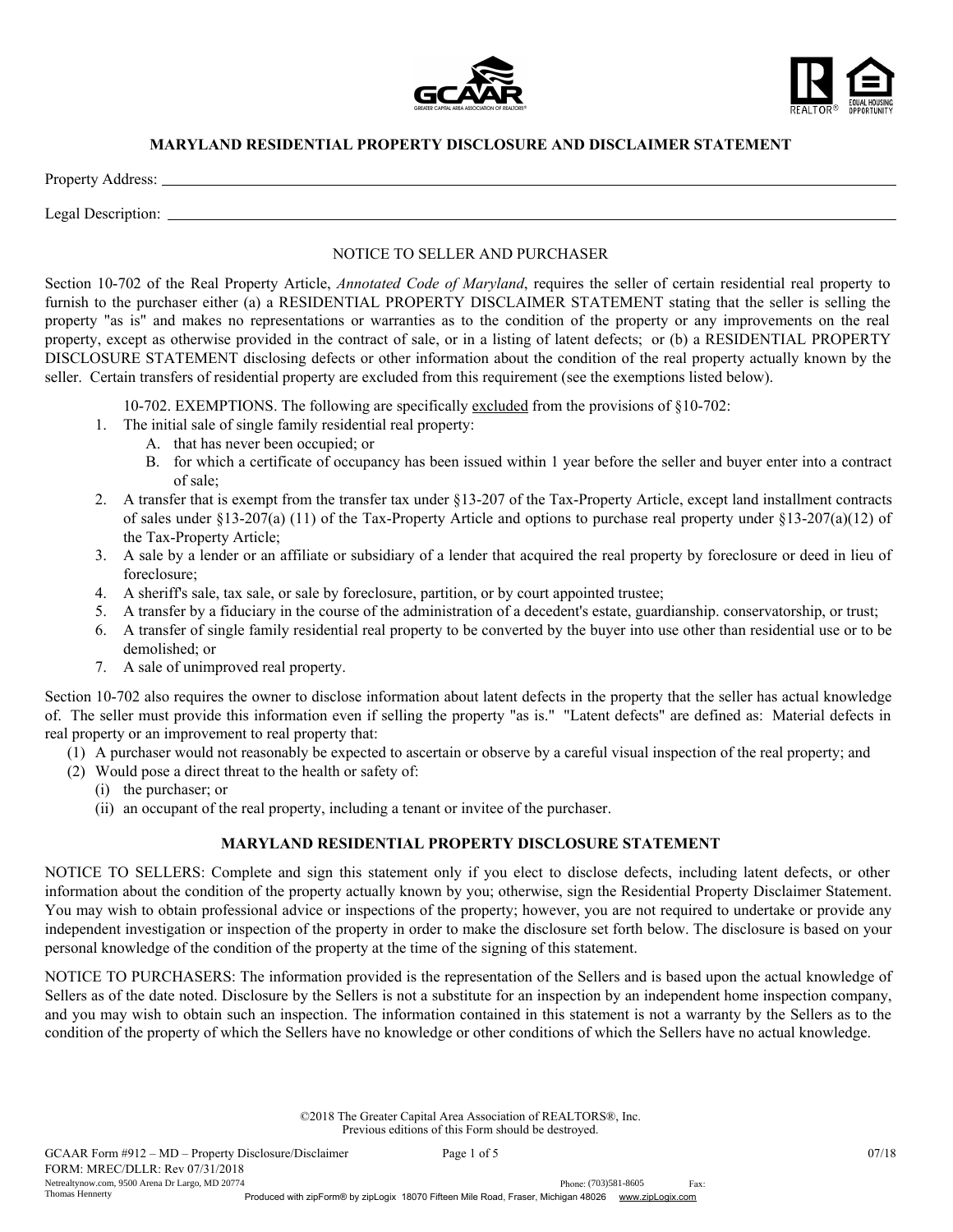|  |  |  | How long have you owned the property? |
|--|--|--|---------------------------------------|
|--|--|--|---------------------------------------|

| Property System: Water, Sewage, Heating & Air Conditioning (Answer all that apply)                                                                                                                                                                                                                                                                |                                                              |                                           |                                       |                                                                  |                |                                                                                                                                    |                       |
|---------------------------------------------------------------------------------------------------------------------------------------------------------------------------------------------------------------------------------------------------------------------------------------------------------------------------------------------------|--------------------------------------------------------------|-------------------------------------------|---------------------------------------|------------------------------------------------------------------|----------------|------------------------------------------------------------------------------------------------------------------------------------|-----------------------|
| Water Supply<br>Sewage Disposal<br>Garbage Disposal<br>Dishwasher                                                                                                                                                                                                                                                                                 | $\Box$ Public<br>$\Box$ Public<br>$\Box$ Yes<br>$\Box$ Yes   |                                           | $\Box$ Well<br>$\Box$ No<br>$\Box$ No |                                                                  |                | □ Well □ Other <u>University</u> of the <b>community</b> Septic System approved for <u>University of the University Other Type</u> |                       |
| Heating<br>Air Conditioning<br>Hot Water                                                                                                                                                                                                                                                                                                          | $\overline{\Box}$ Oil<br>$\overline{\Box}$ Oil<br>$\Box$ Oil | Natural Gas<br>Natural Gas<br>Natural Gas |                                       |                                                                  |                | □ Electric □ Heat Pump Age<br>□ Electric □ Heat Pump Age _______<br>Electric Capacity __________ Age _________                     |                       |
| Please indicate your actual knowledge with respect to the following:                                                                                                                                                                                                                                                                              |                                                              |                                           |                                       |                                                                  |                |                                                                                                                                    |                       |
| 1. Foundation: Any settlement or other problems? $\Box$ Yes                                                                                                                                                                                                                                                                                       |                                                              |                                           |                                       | $\Box$ No                                                        |                | $\Box$ Unknown                                                                                                                     |                       |
| 2. Basement: Any leaks or evidence of moisture?                                                                                                                                                                                                                                                                                                   |                                                              |                                           | $\Box$ Yes                            | $\Box$ No                                                        |                | $\Box$ Unknown                                                                                                                     | $\Box$ Does Not Apply |
|                                                                                                                                                                                                                                                                                                                                                   |                                                              |                                           |                                       |                                                                  |                | $\Box$ Unknown                                                                                                                     |                       |
| Comments:                                                                                                                                                                                                                                                                                                                                         |                                                              |                                           |                                       | Is there any existing fire retardant treated plywood? $\Box$ Yes |                | $\Box$ Unknown<br>$\Box$ No                                                                                                        |                       |
| 4. Other Structural Systems, including exterior walls and floors:<br>Comments: $\frac{1}{\text{Any defects (structural or otherwise)}}$ $\boxed{\text{Yes}}$<br>Comments:                                                                                                                                                                         |                                                              |                                           |                                       | $\Box$ No                                                        |                | $\Box$ Unknown                                                                                                                     |                       |
| 5. Plumbing System: Is the system in operating condition?                                                                                                                                                                                                                                                                                         |                                                              |                                           |                                       | $\Box$ Yes                                                       | $\Box$ No      | $\Box$ Unknown                                                                                                                     |                       |
| 6. Heating Systems: Is heat supplied to all finished rooms?                                                                                                                                                                                                                                                                                       |                                                              |                                           |                                       | $\Box$ Yes                                                       | $\Box$ No      | $\Box$ Unknown                                                                                                                     |                       |
| Comments: Is the system in operating condition?                                                                                                                                                                                                                                                                                                   |                                                              |                                           |                                       | $\Box$ Yes                                                       | $\Box$ No      | $\Box$ Unknown                                                                                                                     |                       |
| 7. Air Conditioning System: Is cooling supplied to all finished rooms?<br>Comments:                                                                                                                                                                                                                                                               |                                                              |                                           |                                       |                                                                  | $\Box$ Yes     | $\Box$ No<br>$\Box$ Unknown                                                                                                        | $\Box$ Does Not Apply |
| Is the system in operating condition? $\Box$ Yes                                                                                                                                                                                                                                                                                                  |                                                              |                                           |                                       | $\Box$ No                                                        | $\Box$ Unknown | □ Does Not Apply                                                                                                                   |                       |
| 8. Electric Systems: Are there any problems with electrical fuses, circuit breakers, outlets or wiring?<br>$\Box$ Yes $\Box$ No $\Box$ Unknown<br>Comments:                                                                                                                                                                                       |                                                              |                                           |                                       |                                                                  |                |                                                                                                                                    |                       |
| 8A. Will the smoke alarms provide an alarm in the event of a power outage? $\Box$ Yes<br>Are the smoke alarms over 10 years old? $\Box$ Yes<br>If the smoke alarms are battery operated, are they sealed, tamper resistant units incorporating a silence/hush button, which use<br>long-life batteries as required in all Maryland Homes by 2018? |                                                              |                                           | $\Box$ No                             | $\Box$ Yes                                                       | $\Box$ No      | $\Box$ No                                                                                                                          |                       |
| 9. Septic Systems: Is the septic system functioning properly?                                                                                                                                                                                                                                                                                     |                                                              |                                           |                                       | $\Box$ Yes                                                       | $\Box$ No      | $\Box$ Unknown<br>$\Box$ Unknown                                                                                                   | $\Box$ Does Not Apply |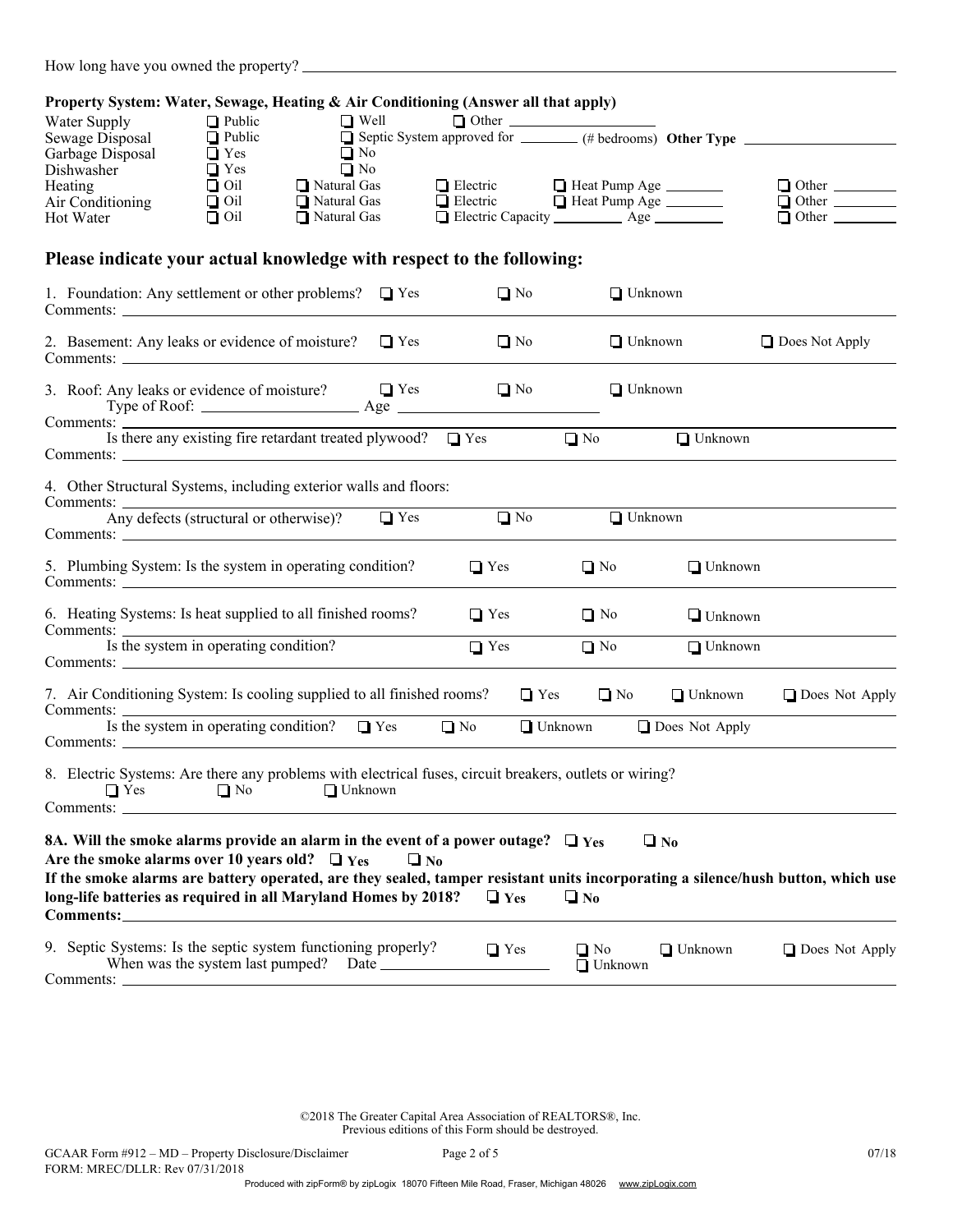| 10. Water Supply: Any problem with water supply?                                                                                                                                                                                              |                                     | $\Box$ Yes                           | $\Box$ No                        | $\Box$ Unknown |                       |
|-----------------------------------------------------------------------------------------------------------------------------------------------------------------------------------------------------------------------------------------------|-------------------------------------|--------------------------------------|----------------------------------|----------------|-----------------------|
| Home water treatment system:                                                                                                                                                                                                                  | $\Box$ Yes                          | $\Box$ No                            | $\Box$ Unknown                   |                |                       |
| Comments:<br>Fire sprinkler system:<br>Comments: <u>Are the systems in operating condition</u> ?                                                                                                                                              | $\Box$ Yes                          | $\Box$ No                            | $\Box$ Unknown                   |                | $\Box$ Does Not Apply |
|                                                                                                                                                                                                                                               |                                     | $\Box$ Yes                           | $\Box$ No                        | $\Box$ Unknown |                       |
| 11. Insulation:<br>$\Box$ Yes<br>In exterior walls?<br>In ceiling/attic?<br>$\Box$ Yes<br>In any other areas? $\Box$ Yes<br>Comments:                                                                                                         | $\Box$ No<br>$\Box$ No<br>$\Box$ No | $\Box$ Unknown<br>$\Box$ Unknown     |                                  |                |                       |
| 12. Exterior Drainage: Does water stand on the property for more than 24 hours after a heavy rain?<br>$\Box$ No<br>$\Box$ Yes                                                                                                                 | $\Box$ Unknown                      |                                      |                                  |                |                       |
| Are gutters and downspouts in good repair? $\Box$ Yes<br>Comments:                                                                                                                                                                            |                                     |                                      | $\Box$ No                        | $\Box$ Unknown |                       |
| 13. Wood-destroying insects: Any infestation and/or prior damage?<br>Any treatments or repairs?<br>$\Box$ Yes<br>Any warranties?<br>$\Box$ Yes                                                                                                |                                     | $\Box$ Yes<br>$\Box$ No<br>$\Box$ No | $\Box$ Unknown<br>$\Box$ Unknown | $\Box$ No      | $\Box$ Unknown        |
| Comments:                                                                                                                                                                                                                                     |                                     |                                      |                                  |                |                       |
| 14. Are there any hazardous or regulated materials (including, but not limited to, licensed landfills, asbestos, radon gas, lead-based paint,<br>underground storage tanks, or other contamination) on the property?<br>If yes, specify below |                                     | $\Box$ Yes                           | $\Box$ No                        | <b>Unknown</b> |                       |
| 15. If the property relies on the combustion of a fossil fuel for heat, ventilation, hot water, or clothes dryer operation, is a carbon<br>monoxide alarm installed in the property?<br>$\Box$ Yes $\Box$ No $\Box$ Unknown                   |                                     |                                      |                                  |                |                       |
| 16. Are there any zoning violations, nonconforming uses, violation of building restrictions or setback requirements or any recorded or<br>unrecorded easement, except for utilities, on or affecting the property?<br>If yes, specify below   |                                     |                                      | $\Box$ Yes                       | $\Box$ No      | $\Box$ Unknown        |
| 16A. If you or a contractor have made improvements to the property, were the required permits pulled from the county or<br>local permitting office? $\Box$ Yes<br>$\Box$ No<br>Comments:_                                                     |                                     | $\Box$ Does Not Apply                | $\Box$ Unknown                   |                |                       |
| 17. Is the property located in a flood zone, conservation area, wetland area, Chesapeake Bay critical area or Designated Historic<br>District?<br>$\Box$ No<br>$\Box$ Yes                                                                     | $\Box$ Unknown                      | If yes, specify below                |                                  |                |                       |
| 18. Is the property subject to any restriction imposed by a Home Owners Association or any other type of community association?<br>$\Box$ Yes<br>$\Box$ No<br>Comments: _                                                                     | $\Box$ Unknown                      | If yes, specify below                |                                  |                |                       |
| 19. Are there any other material defects, including latent defects, affecting the physical condition of the property?<br>$\Box$ No<br>$\Box$ Yes<br>Comments:                                                                                 | $\Box$ Unknown                      |                                      |                                  |                |                       |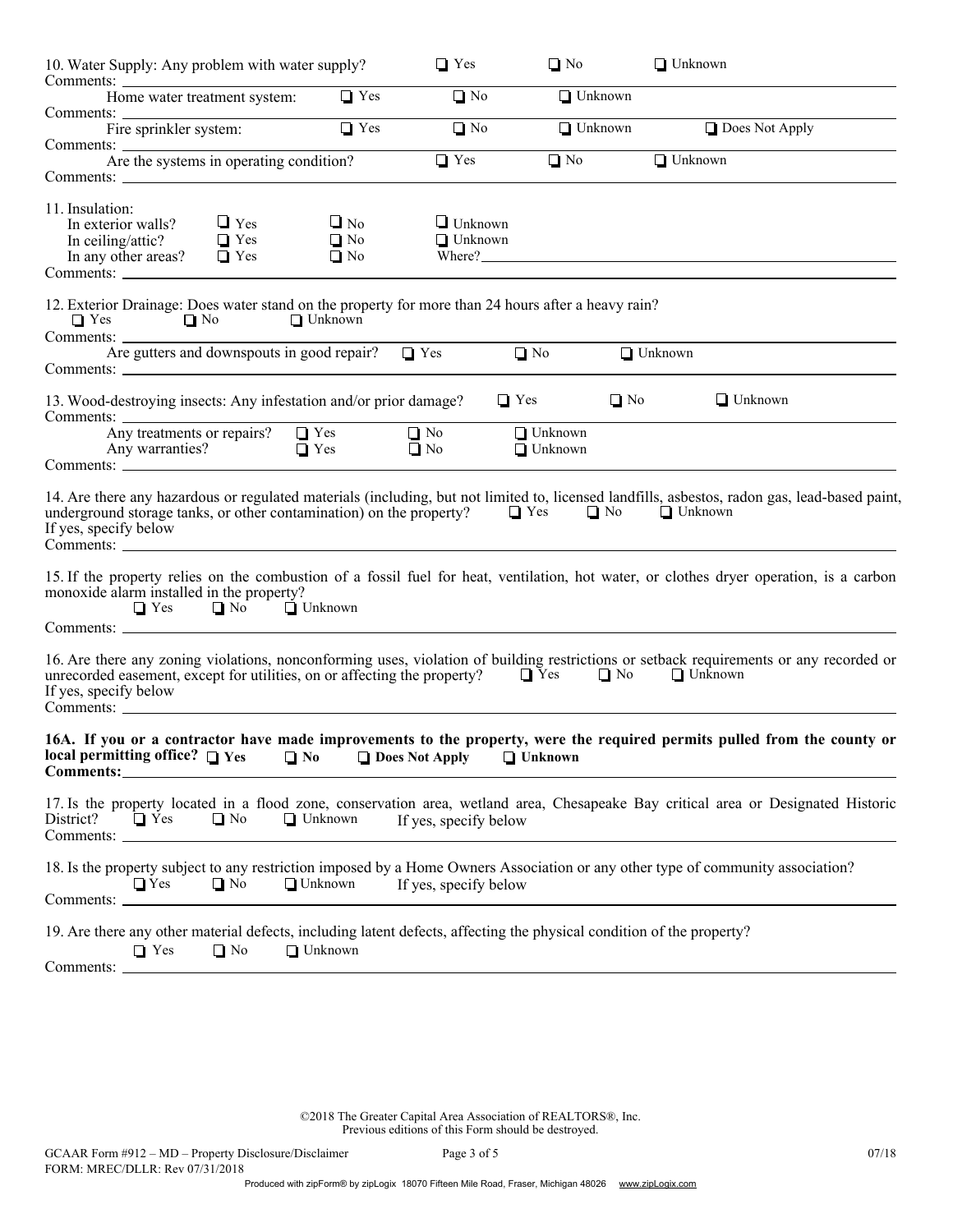NOTE: Seller(s) may wish to disclose the condition of other buildings on the property on a separate RESIDENTIAL PROPERTY DISCLOSURE STATEMENT.

The seller(s) acknowledge having carefully examined this statement, including any comments, and verify that it is complete and accurate as of the date signed. The seller(s) further acknowledge that they have been informed of their rights and obligations under §10-702 of the Maryland Real Property Article.

| Seller(s) | Date |  |  |
|-----------|------|--|--|
| Seller(s) | Date |  |  |

The purchaser(s) acknowledge receipt of a copy of this disclosure statement and further acknowledge that they have been informed of their rights and obligations under §10-702 of the Maryland Real Property Article.

| Purchaser | Date |  |  |
|-----------|------|--|--|
|           |      |  |  |
| Purchaser | Date |  |  |

## MARYLAND RESIDENTIAL PROPERTY DISCLAIMER STATEMENT

NOTICE TO SELLER(S): Sign this statement only if you elect to sell the property without representations and warranties as to its condition, except as otherwise provided in the contract of sale and in the listing of latent defects set forth below; otherwise, complete and sign the RESIDENTIAL PROPERTY DISCLOSURE STATEMENT.

Except for the latent defects listed below, the undersigned seller(s) of the real property make no representations or warranties as to the condition of the real property or any improvements thereon, and the purchaser will be receiving the real property "as is" with all defects, including latent defects, which may exist, except as otherwise provided in the real estate contract of sale. The seller(s) acknowledge having carefully examined this statement and further acknowledge that they have been informed of their rights and obligations under §10-702 of the Maryland Real Property Article.

Section 10-702 also requires the seller to disclose information about latent defects in the property that the seller has actual knowledge of. The seller must provide this information even if selling the property "as is." "Latent defects" are defined as: Material defects in real property or an improvement to real property that:

- (1) A purchaser would not reasonably be expected to ascertain or observe by a careful visual inspection of the real property; and
- (2) Would pose a direct threat to the health or safety of:
	- (i) the purchaser; or
	- (ii) an occupant of the real property, including a tenant or invitee of the purchaser.